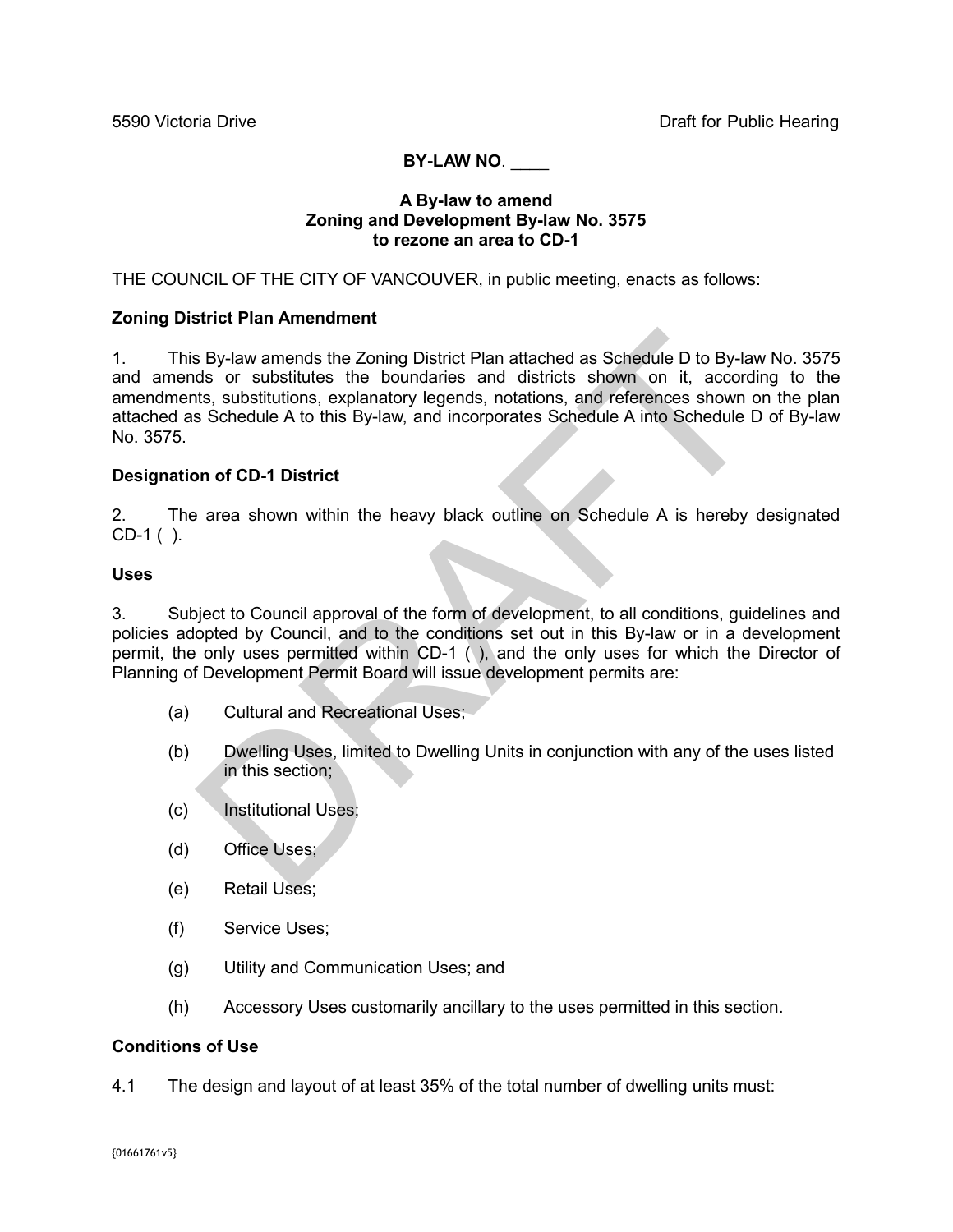- (a) be suitable for family housing; and
- (b) include two or more bedrooms.

4.2 No portion of the first storey of a building to a depth of 10.7 m from the front wall of the building and extending across its full width may be used for residential purposes except for entrances to the residential portion.

4.3 All commercial uses and accessory uses must be carried on wholly within a completely enclosed building except for:

- (a) Farmers' Market;
- (b) Neighbourhood Public House;
- (c) Public Bike Share;
- (d) Restaurant; and
- (e) Display of flowers, plants, fruits and vegetables in conjunction with a permitted use.

4.4 The Director of Planning may vary the use conditions of section 4.3 to permit the outdoor display of retail goods, and may include such other conditions as the Director of Planning deems necessary, having regard to the types of merchandise, the area and location of the display with respect to adjoining sites, the hours of operation and the intent of this By-law. Farmers' Market;<br>
Neighbourhood Public House;<br>
Public Bike Share;<br>
Restaurant; and<br>
Display of flowers, plants, fruits and vegetables in conjunction with a pe<br>
use.<br>
Director of Planning may vary the use conditions of sec

#### **Floor Area and Density**

5.1 Computation of floor area must assume that the site area is 1,190.0  $m^2$ , being the site area at the time of the application for the rezoning evidenced by this By-law, prior to any dedications.

5.2 The floor space ratio for all uses combined must not exceed 3.49.

5.3 Computation of floor area must include all floors having a minimum ceiling height of 1.2 m, both above and below base surface, measured to the extreme outer limits of the building.

5.4 Computation of floor area must exclude:

- (a) balconies and decks, and any other appurtenances which in the opinion of the Director of Planning are similar to the foregoing, except that:
	- (i) the total floor area of all such exclusions must not exceed 12% of the floor area being provided for dwelling uses; and
	- (ii) the balconies must not be enclosed for the life of the building;
- (b) patios and roof decks, if the Director of Planning first approves the design of the sunroofs and walls;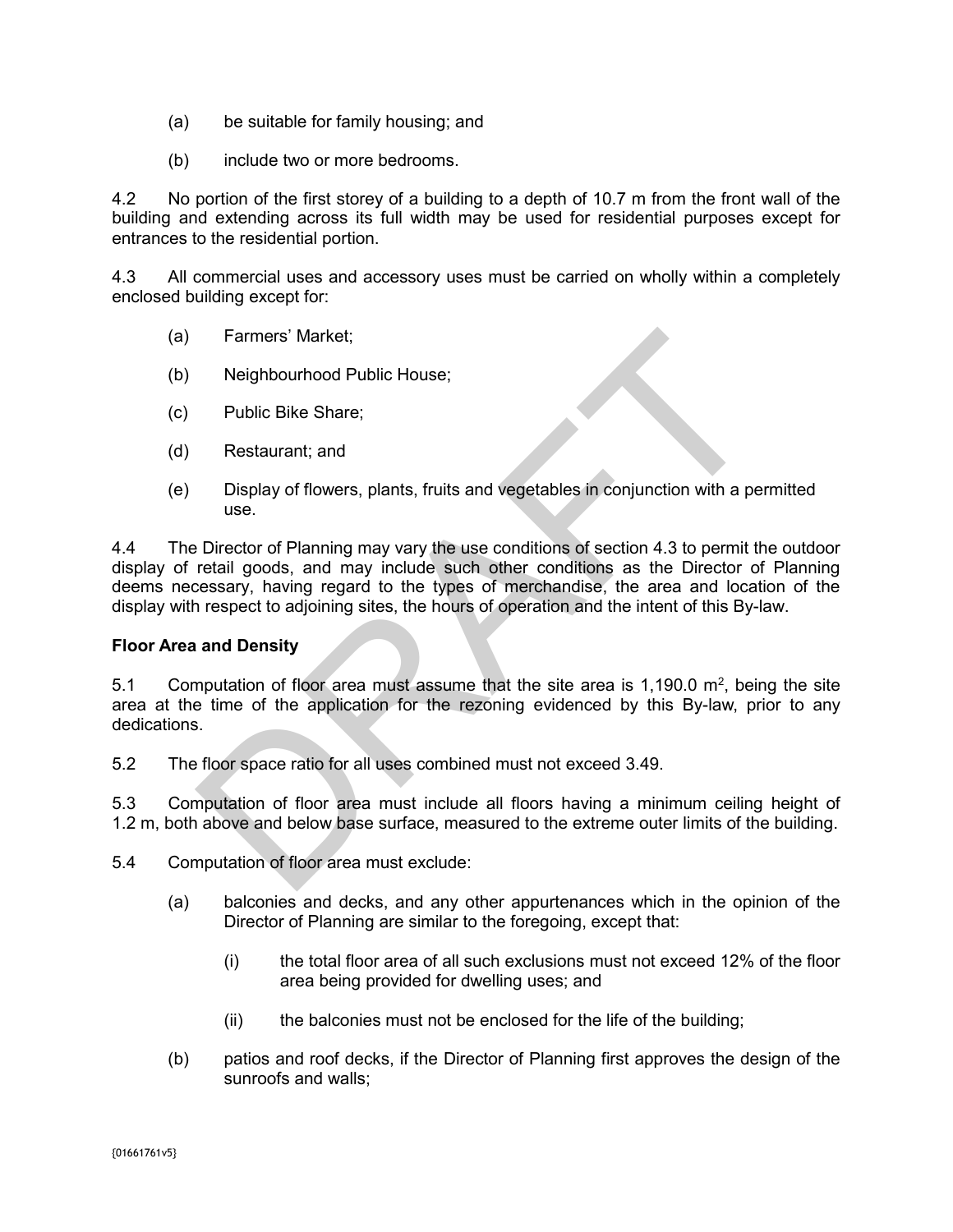- (c) where floors are used for off-street parking and loading, the taking on or discharging of passengers, bicycle storage, heating and mechanical equipment, or uses which in the opinion of the Director of Planning are similar to the foregoing, those floors or portions thereof so used that are at or below the base surface, except that the exclusion for a parking space must not exceed 7.3 m in length;
- (d) amenity areas accessory to a residential use, to a maximum of 10% of the total floor area being provided for dwelling uses; and
- (e) all residential storage area above or below base surface, except that if residential storage area above base surface exceeds  $3.7 \text{ m}^2$  for a dwelling unit, there will be no exclusion for any of the residential storage area above base surface for that unit. storage area above base surface exceeds 3.7 m<sup>2</sup> for a dwelling unit, the nonexclusion for any of the residential storage area above base surfametion.<br>
unit.<br>
unit.<br> **Angle of Daylight**<br>
ding height, measured from base sur

# **Building Height**

6. Building height, measured from base surface, must not exceed 22.3 m.

## **Horizontal Angle of Daylight**

7.1 Each habitable room must have at least one window on an exterior wall of a building.

7.2 The location of each such exterior window must allow a plane or planes extending from the window and formed by an angle of 50 degrees, or two angles with a sum of 70 degrees, to encounter no obstruction over a distance of 24.0 m.

7.3 Measurement of the plane or planes referred to in section 7.2 must be horizontally from the centre of the bottom of each window.

7.4 The Director of Planning or Development Permit Board may relax the horizontal angle of daylight requirement if:

- (a) the Director of Planning or Development Permit Board first considers all the applicable policies and guidelines adopted by Council; and
- (b) the minimum distance of unobstructed view is not less than 3.7 m.
- 7.5 An obstruction referred to in section 7.2 means:
	- (a) any part of the same building including permitted projections; or
	- (b) the largest building permitted under the zoning on any adjoining site.
- 7.6 A habitable room referred to in section 7.1 does not include:
	- (a) a bathroom; or
	- (b) a kitchen whose floor area is the lesser of:
		- (i) 10 % or less of the total floor area of the dwelling unit; or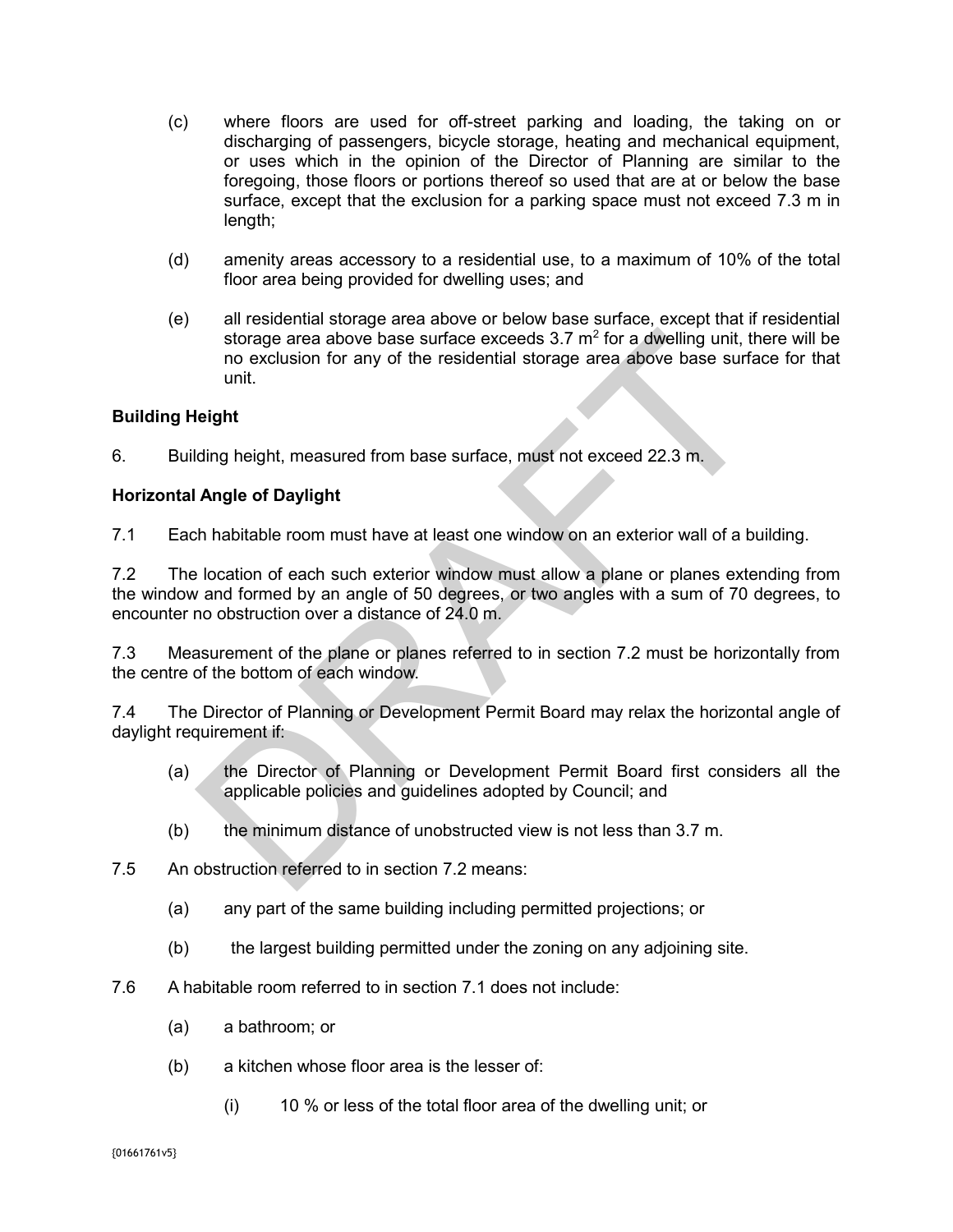(ii)  $9.3 \text{ m}^2$ .

8. A Development Permit application for dwelling uses must include an acoustical report prepared by a registered professional acoustical engineer demonstrating that the noise levels in those portions of dwelling units listed below will not exceed the noise levels expressed in decibels set opposite such portions of the dwelling units. For the purposes of this section, the noise level is the A-weighted 24-hour equivalent (Leq24) sound level and will be defined simply as noise level in decibels.

| Portions of dwelling units                                                          | <b>Noise levels (Decibels)</b>                                                               |
|-------------------------------------------------------------------------------------|----------------------------------------------------------------------------------------------|
| <b>Bedrooms</b><br>Living, dining, recreation rooms<br>Kitchen, bathrooms, hallways | 35<br>40<br>45                                                                               |
| ability                                                                             |                                                                                              |
| art from this By-law, and is not to affect the balance of this By-law.              | A decision by a court that any part of this By-law is illegal, void, or unenforceable severs |
| and Effect                                                                          |                                                                                              |
| This By-law is to come into force and take effect on the date of its enactment.     |                                                                                              |
| day of<br>TED by Council this                                                       | , 2021                                                                                       |
|                                                                                     | Mayor                                                                                        |
|                                                                                     | <b>City Clerk</b>                                                                            |

## **Severability**

9. A decision by a court that any part of this By-law is illegal, void, or unenforceable severs that part from this By-law, and is not to affect the balance of this By-law.

## **Force and Effect**

10. This By-law is to come into force and take effect on the date of its enactment.

ENACTED by Council this day of , 2021